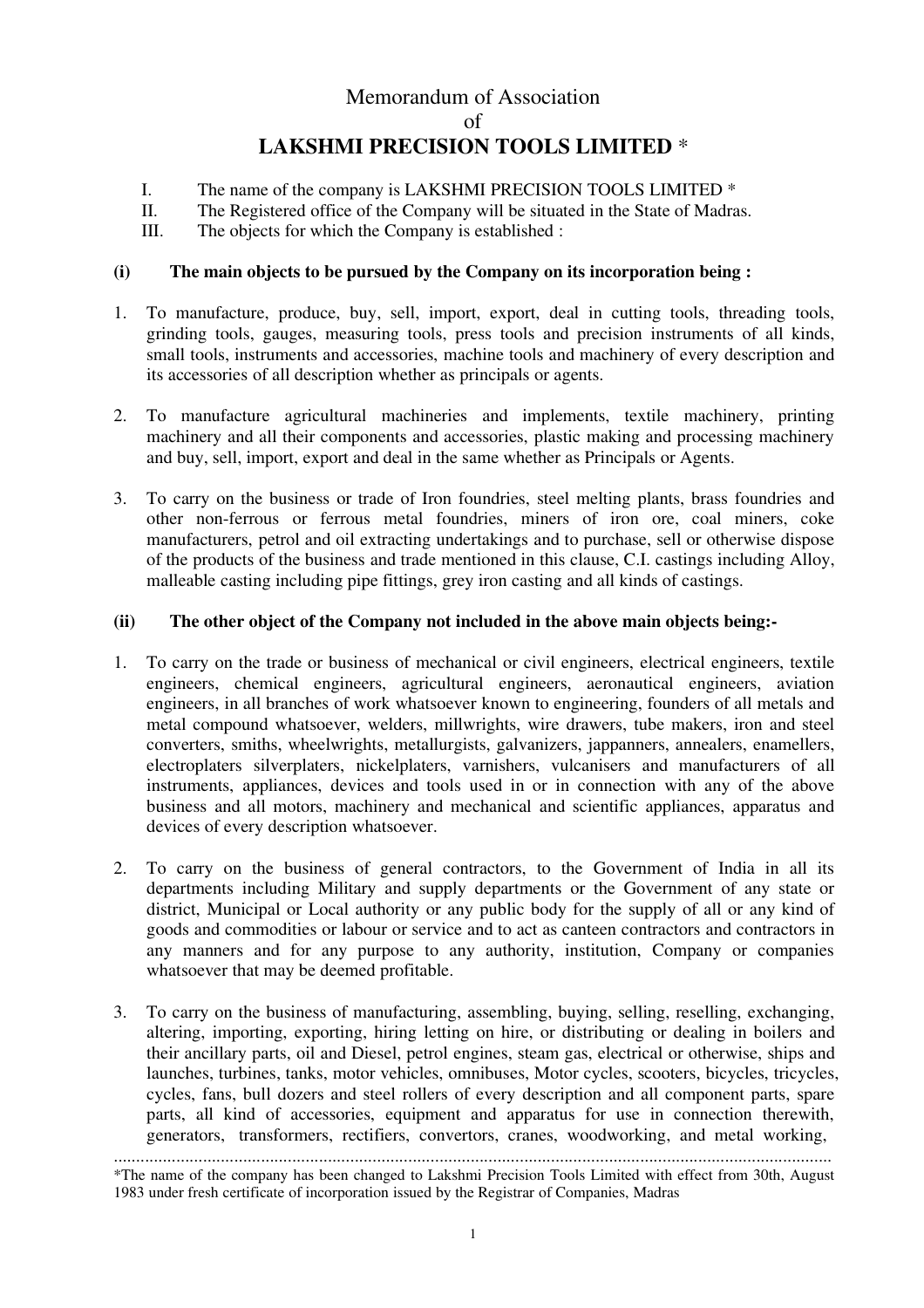equipments and tools, bright steel tapper, cotter pins, machine keys, grooved pins and shake-proof, lock washers, tapping screws, special bolts, nuts, machine screws and wide range of other fastenings, oil burners, flame guns, torches, railway track, signaling equipment, electrodes, welding plant and accessories, switchgear, automatic A.C. control gear, boiler fittings, high pressure valves, high tensile steel wire, nonferrous rod and wire, oil and gas stoves, pressure cookers, all kinds of mechanical engineering, structural steel fabrications, every type of forgings, and drop stampings.

4. To buy, sell, import, export, produce, manufacture, prepare, refine, convert, alter, let on hire and deal in ores, metals, machinery, apparatus, accessories and hardware materials and articles of all kinds and to carry on the business of production, manufacture and preparation of any other materials, which may be usefully continued with the manufacturing business of the company.

#### **(iii) The objects incidental or ancillary to the attainment of the main objects being :-**

- 1. To acquire in India or elsewhere by purchase, lease or otherwise for the purposes of the company any real or personal, immovable or movable property, rights, or privileges, including any land, buildings, rights of way, easements, licences, concessions and privileges, patents, patent rights, trade marks, machinery, rolling stock, plant, utensils, accessories and stock-intrade.
- 2. To build, alter, construct, and maintain any Mills, factories, warehouse, chawls, dwellings, reservoirs, tanks, roads, tramways, railways, or other buildings, or works necessary for the purpose of the Company or which can be conveniently used in connection therewith.
- 3. To purchase or by any other means acquire and protect, prolong and renew, whether in India or elsewhere, any patents, patent rights, BREVETS D'INVENTION, licences, protectors and concessions which may appear likely to be advantageous or useful to the company, and to use and to turn to account, and to manufacture under or grant licences or privileges in respect of the same, and to spend money in experimenting upon and testing and in improving or seeking to improve any patents, inventions or rights which the Company may acquire or propose to acquire.
- 4. To make advances upon or for the purchase of raw materials, goods, machinery, stores or others articles, required for the purposes of the Company in such manner as the Directors of the company may deem expedient.
- 5. To transact and carry on all kinds of Agency business and to act as attorneys, nominees, agents and brokers.
- 6. Generally to carry on in any place or places in the world any other trade or business, whether manufacturing or otherwise, subsidiary, or auxiliary to, or which can conveniently be carried on in connection with any of the Company's objects, and to establish and to maintain any Agencies in any part of the World for the conduct of the business of the Company or for the sale of any materials or things for the time being at the disposal of the company for sale; and to advertise and adopt means of making known, all or any of the Manufactures, products or goods of the Company, or any articles or goods traded or dealt in by the Company, in any way that may be thought advisable including the posting of bills in relation thereto and the issue of circulars, books, pamphlets, and price lists.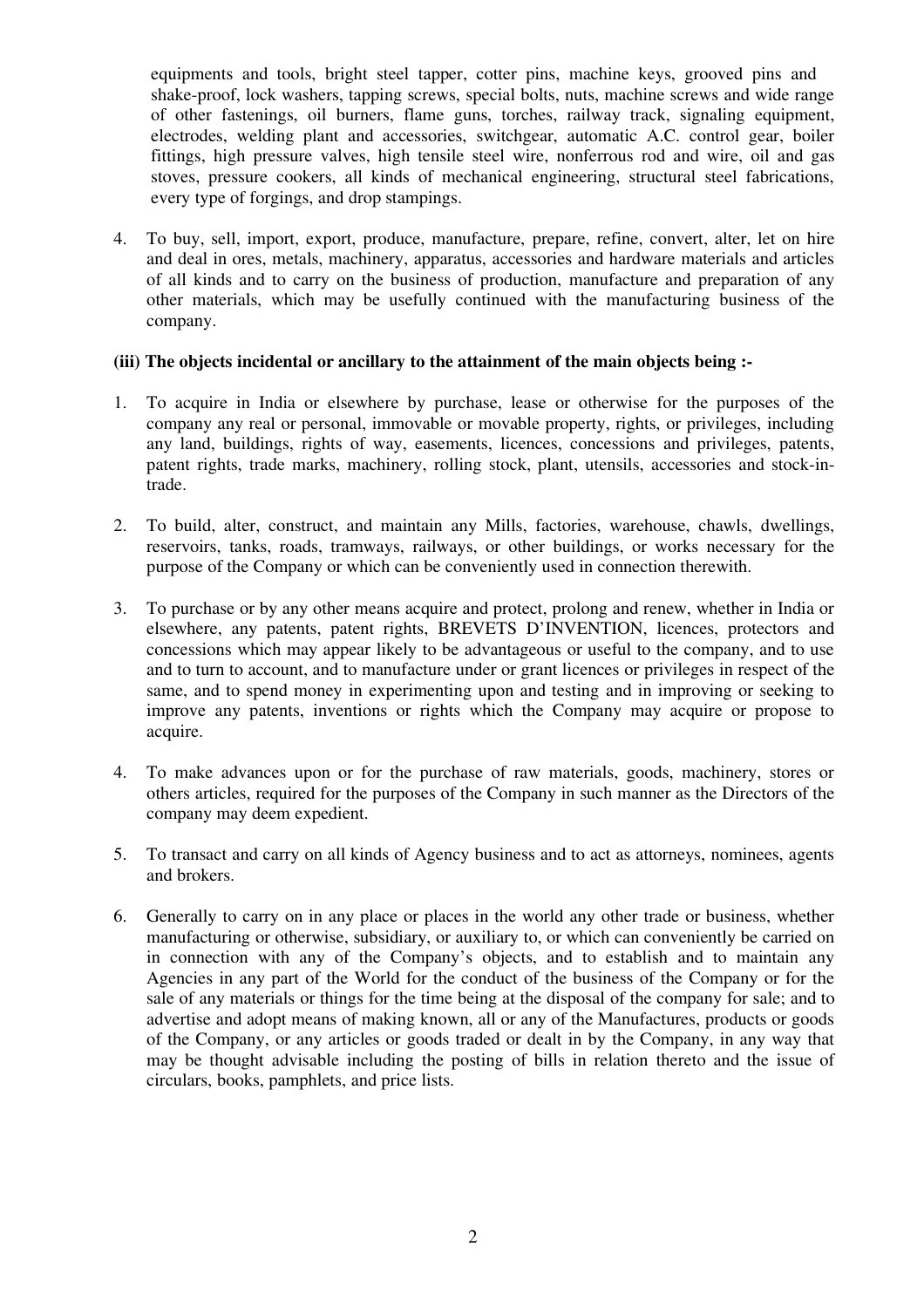- 7. To be interested in, promote, and undertake the formation and establishment of such institutions, business, or companies (industrial, agricultural, trading, manufacturing or other) as may be considered to be conducive to the profit and interest of the Company, and to carry on any other business (industrial, agricultural, trading, manufacturing, or other) which may seem to the Company capable of being conveniently carried on in connection with any of these objects or otherwise calculated, directly or indirectly, to render any of the company's property or rights for the time being profitable ; and also to acquire, promote, aid foster, subsidise or acquire interests in any industry or undertaking in any country or countries whatsoever ; and to take part in the management, supervision or control of the business or operation of any company or undertakings and for that purpose to appoint and remunerate any Secretaries, Managers, Accountants, or other experts or Agents.
- 8. To purchase or otherwise acquire and undertake the whole or any part of the business, property, rights and liabilities of any person, firm or company, carrying on any business which the company is authorized to carry on, or possessed of property or rights suitable for any of the purposes of the company, and to purchase, acquire, sell and deal in property, shares, stock, debentures or debentures stock of any such person, firm or company and to conduct, make or carry into effect any arrangement, in regard to the winding up of the business of any such person, firm or company and to purchase or otherwise acquire in India or elsewhere, any property for the benefit or use of the company.
- 9. To enter into partnership or into any arrangements for sharing profits, amalgamation- Union of interest, co-operation, joint venture, reciprocal concession or otherwise with any person, firm or company carrying on or engaged in, or about to carry on or engage in, any business or transaction which this company is authorized to carry on or engage in, or any business undertaking or transaction which may seem capable of being carried on and conducted so as directly or indirectly to benefit the company, and to lend money to , guarantee the contracts of or otherwise assist any such person, firm or company, and to place, take or otherwise acquire and hold shares or securities of any such person, firm or company, and to sell, hold, re-issue, with or without guarantee, or otherwise deal with the same.
- 10. To amalgamate with any company or companies having objects altogether or in part similar to those of this Company.
- 11. To assist any company, financially or otherwise, by issuing or subscribing or guaranteeing the subscription and issue of capital, shares, stock, debentures, debenture stock or other securities and to take, hold and deal in shares, stock and securities of any Company, notwithstanding there may be any liability thereon.
- 12. To undertake and carry on any business, transaction, or operation commonly undertaken or carried on by financiers, promoters of the company, underwriters, concessionaires and contractors for public and other works, capitalists or merchants, in particular to underwrite, issue and place shares, stocks, bonds, debenture stocks and securities.
- 13. To acquire and hold shares in any other Company, and to pay for any properties, rights or privileges acquired by this company, either in shares of this company or partly in shares and partly in cash, or otherwise and to give shares or stock of this company in exchange for shares or stock of any other company.
- 14. To open current or deposit accounts with any Bank or Banks or Bankers, shroff or Merchant and to pay into and draw money from such accounts. To draw, accept and make, and to endorse, discount and negotiate promissory notes, hundies, bills of exchange, bills of lading and other negotiable instruments connected with the business of the Company.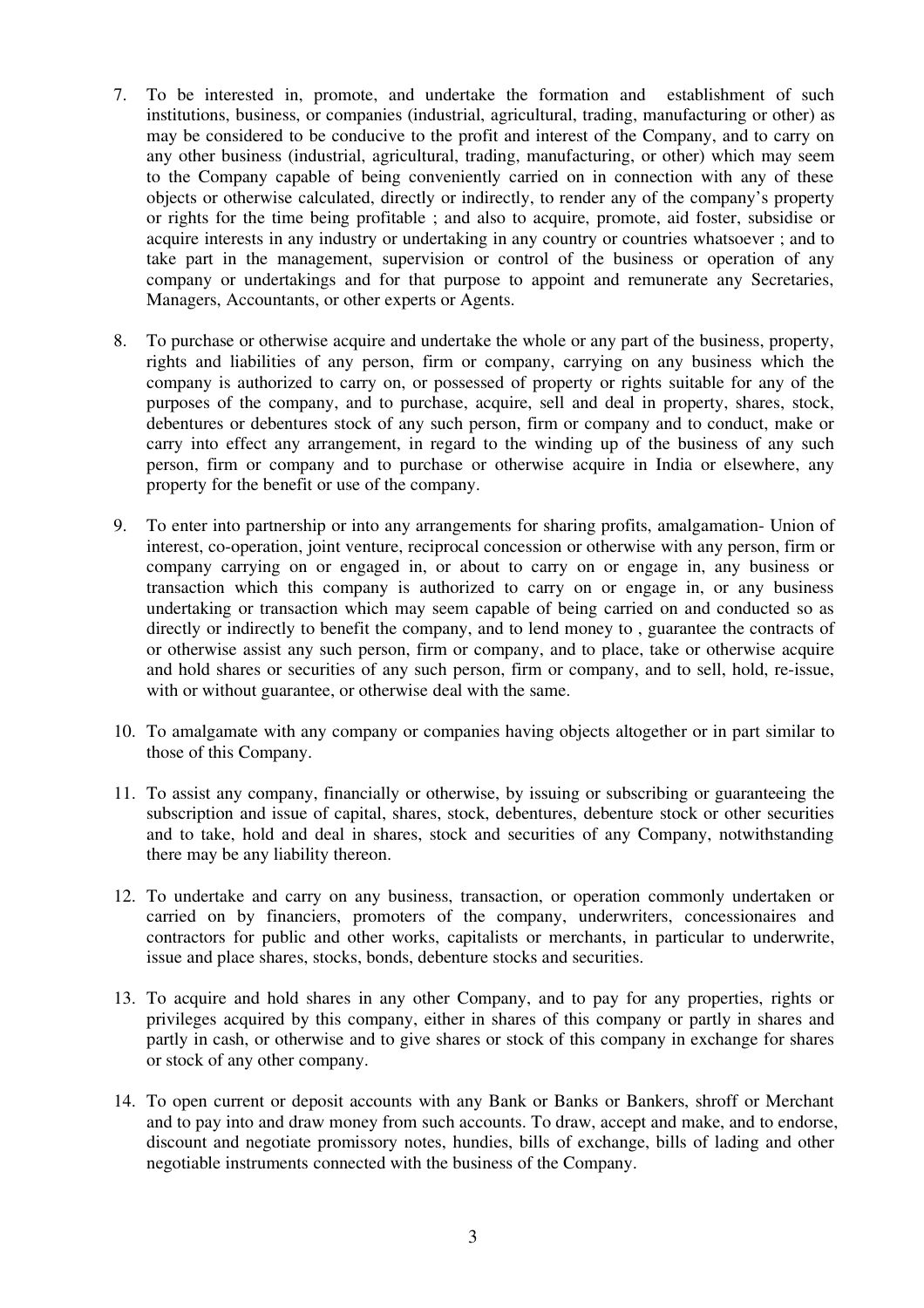- 15. To pay all the costs, charges and expenses of and incidental to the promotion, formation, registration and establishment of the company, and the issue of its capital, including any underwriting or other commissions, brokers' fees and charges in connection therewith and to remunerate or make donations to (by cash or other assets, or by the allotment of fully or partly paid shares, or by a call or option on shares, debentures, debenture stock or securities of this or any other company, or in any other manner, whether out of the company's capital or profits or otherwise) any person or persons for services rendered or to be rendered in introducing any property or business to the company, or in placing or assisting to place or guaranteeing the subscription of any shares, debentures, debenture stock, or other securities of the company, or for any other reason which the company may think proper.
- 16. To procure the incorporation, registration or other recognition of the company in any country, state or place, and to establish and regulate agencies for the purpose of the company's business and to apply, or join in applying to any Parliament, Government, Local, Municipal or other authority or body, British, colonial or Foreign, for any Acts of Parliament laws, decrees, concessions, orders, rights or privileges that may seem conducive to the company's objects, or any of them, and to oppose any proceedings or applications which may seem calculated directly or indirectly to prejudice the company's interests.
- 17. To borrow or raise money on deposit at interest, or otherwise in such manner as the company may think fit and in particular by the issue of debentures or debenture stock, perpetual or otherwise including debentures or debenture stock convertible into shares of this or any other company, or perpetual annuities, and in security of any such money so borrowed, raised or received, to mortgage, pledge, or charge the whole or any part of the property, assets or revenue of the company, present or future, including its uncalled capital, by special assignment or otherwise, or to transfer or to convey the same absolutely or in trust and to give the lenders the power of sale and other powers as may seem expedient, and to purchase, redeem or pay off any such securities. But the company shall not do any banking business as defined in the Banking Companies Act, 1949.
- 18. To accumulate funds and to lend, invest or otherwise employ moneys belonging to or entrusted to the company upon securities and shares, or without security, upon such terms as may be thought proper, and from time to time to vary such transactions in such manner as the Company may think fit.
- 19. To sell and in any other manner deal with or dispose of the undertaking or property of the company, or any part thereof, for such consideration as the Company may think fit, and in particular for shares, debentures and other securities of any other company having objects altogether or in part similar to those of the Company. To improve, manage, work, develop, lease, mortgage, abandon or otherwise deal with all or any of the property, rights and concessions of the Company.
- 20. To create any Depreciation Fund, Reserve Fund, Insurance Fund, or any other special Fund, whether for depreciation or repairing, improving, extending or maintaining any of the property of the company, or for any other purposes conducive to the interests of the company.
- 21. To provide for the welfare of the Directors and employees or ex-employee of the company and the wives, widows, and families or dependents or connections of such persons, by building or contributing to the building houses, dwellings or chawls, or by grants of money, pensions, allowances, bonus or other payments or by creating and from time to time subscribing or contributing to the provident and other associations, institutions, funds, profit sharing or other schemes or trusts, and by providing or subscribing or contributing, towards places of instruction and recreation, hospitals and dispensaries, medical and other attendance and other assistance as the Company shall think fit.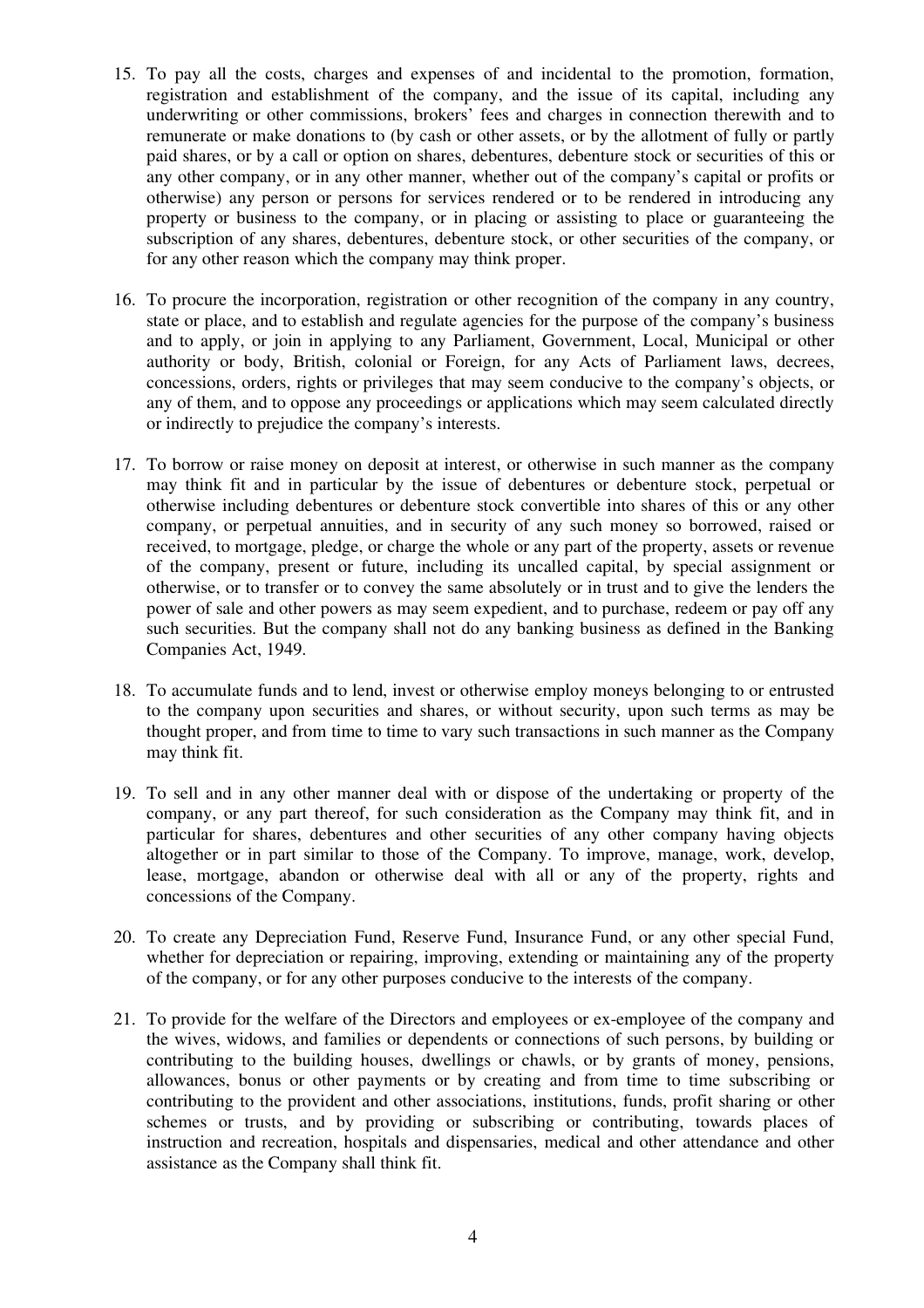- 22. Subject to Law in that behalf to subscribe or contribute or otherwise to assist or to guarantee money to charitable, benevolent, religious, scientific, national, public or political, or other institutions or objects.
- 23. To do all or any of the above things and all such other things as are incidental or may be thought conducive to the attainment of the above objects or any of them, in any part of the World, and as principals, agents, contractors, trustees or otherwise, and by or through trustees, agents or otherwise and either alone or in conjunction with others. And so the word "Company" in this memorandum when applied otherwise than to this company shall be deemed to include any authority partnership or other body of persons, whether incorporated or not incorporated, and whether domiciled in India or elsewhere.
	- IV. The liability of the members is limited
	- V. "The Authorised Share Capital of the Company is Rs.6,00,00,000/ divided into 60,00,000 Equity Shares of Rs.10/- each".

AMENDED IN THE 28TH ANNUAL GENERAL MEETING HELD ON 18.08.1994

We, the several persons whose names and addresses are subscribed, are desirous of being formed into a Company in pursuance of this Memorandum of Association and we respectively agree to take the number of shares in the capital of the company set opposite to our respective names :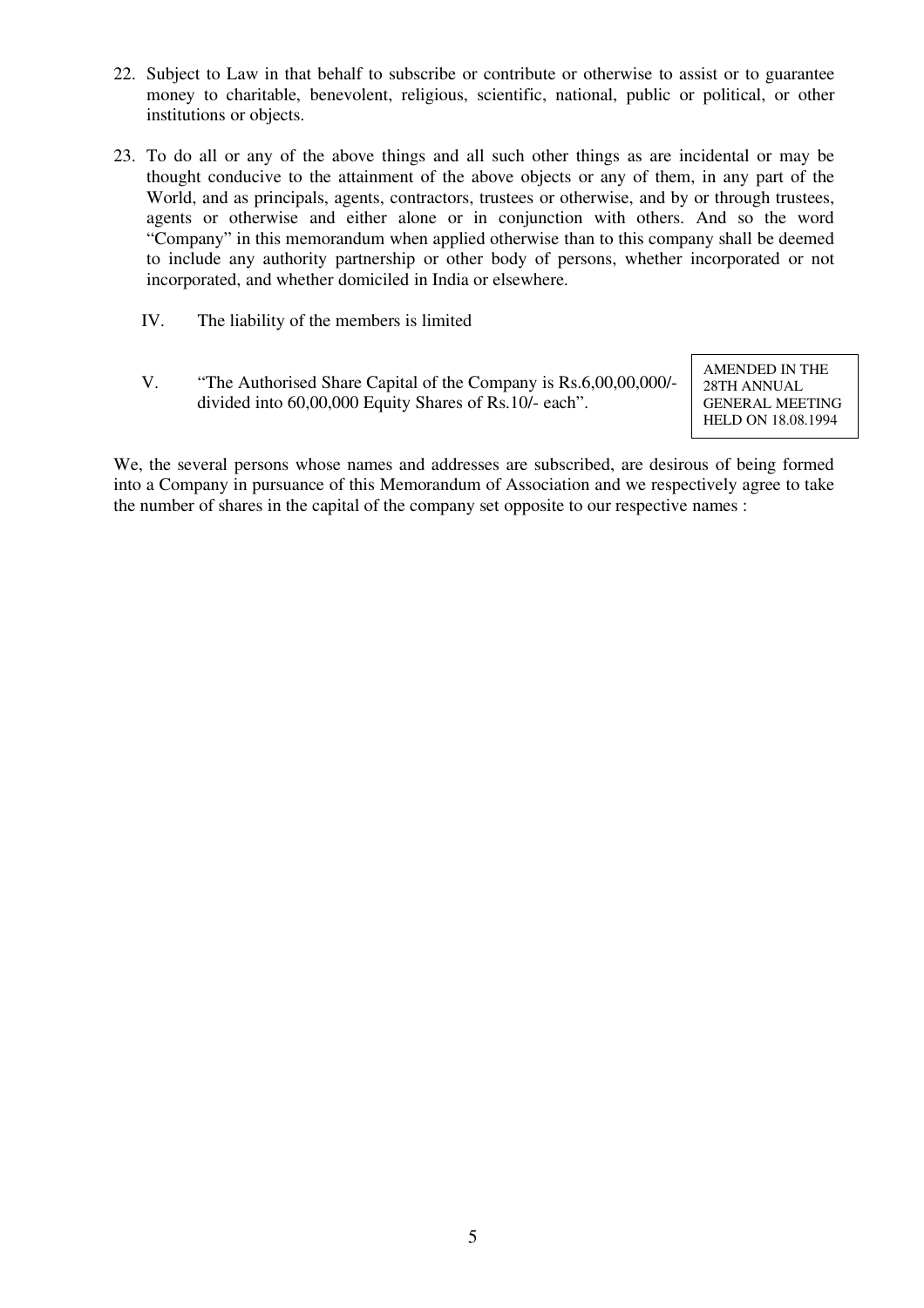| No. | Names, addresses,<br>Descriptions and occupations of<br>subscribers.                                                                    | Number of Equity<br>shares taken by<br>each subscriber | Signature.                          |
|-----|-----------------------------------------------------------------------------------------------------------------------------------------|--------------------------------------------------------|-------------------------------------|
| 1.  | A.M.M.Arunachalam,<br>S/o Sri Murugappa Chettiar,<br>C/o Murugappa & Sons,<br>11/12, North Beach Road,<br>$MADRAS - 1.$ (Industrialist) | 1,000<br>One Thousand                                  | (Sd.)<br>A.M.M.Arunachalam          |
| 2.  | A.M.Palaniappa Chettiar,<br>S/o. Sri Murugappa Chettiar,<br>5, Raman Street,<br>Thyagaraya Nager,<br>MADRAS-17. (Businessman)           | 1,000<br>One Thousand                                  | (Sd.)<br>A.M.Palaniappa Chettiar    |
| 3.  | S.R.M.Palaniappan,<br>S/o Sri Ramanathan Chettiar,<br>286, Tambu Chetty Street,<br><b>MADRAS-1</b> (Merchant)                           | 1,000<br>One Thousand                                  | (Sd.)<br>S.R.M.Palaniappan          |
| 4.  | N.Alagappan,<br>S/o Sri Narayanan Chettiar,<br>15, West Circular Road,<br>MADRAS-28. (Business Man)                                     | 1,000<br>One Thousand                                  | (Sd.)<br>N.Alagappan                |
| 5.  | A.M.P. Arunachalam<br>S/o Sri Palaniappa Chettiar,<br>5, Raman Street,<br>Thyagarayanagar,<br>MADRAS-17. (Businessman)                  | 1,000<br>One Thousand                                  | (Sd.)<br>A.M.P. Arunachalam         |
| 6.  | K.B. Veerasami Pathar,<br>S/o Sri Bangarusamy Pather,<br>Pallatur,<br>RAMNAD DISTRICT. (Jeweller)                                       | 500<br>Five Hundred                                    | (Sd.)<br>K.B. Veerasami Pathar      |
| 7.  | A.M.P.A.Valliammai Achi<br>W/o Sri Arunachalam Chettiar,<br>5, Raman Street,<br>MADRAS-17. (Business)                                   | 500<br>Five Hundred                                    | (Sd.)<br>A.M.P.A.Valliammai<br>Achi |

Witness to the above signatures : S.P.S.T.Palaniappan, S/o Sri Chidambaram Chettiar, Chartered Accountant, MADRAS-2

**Date 11th day of March 1966.**